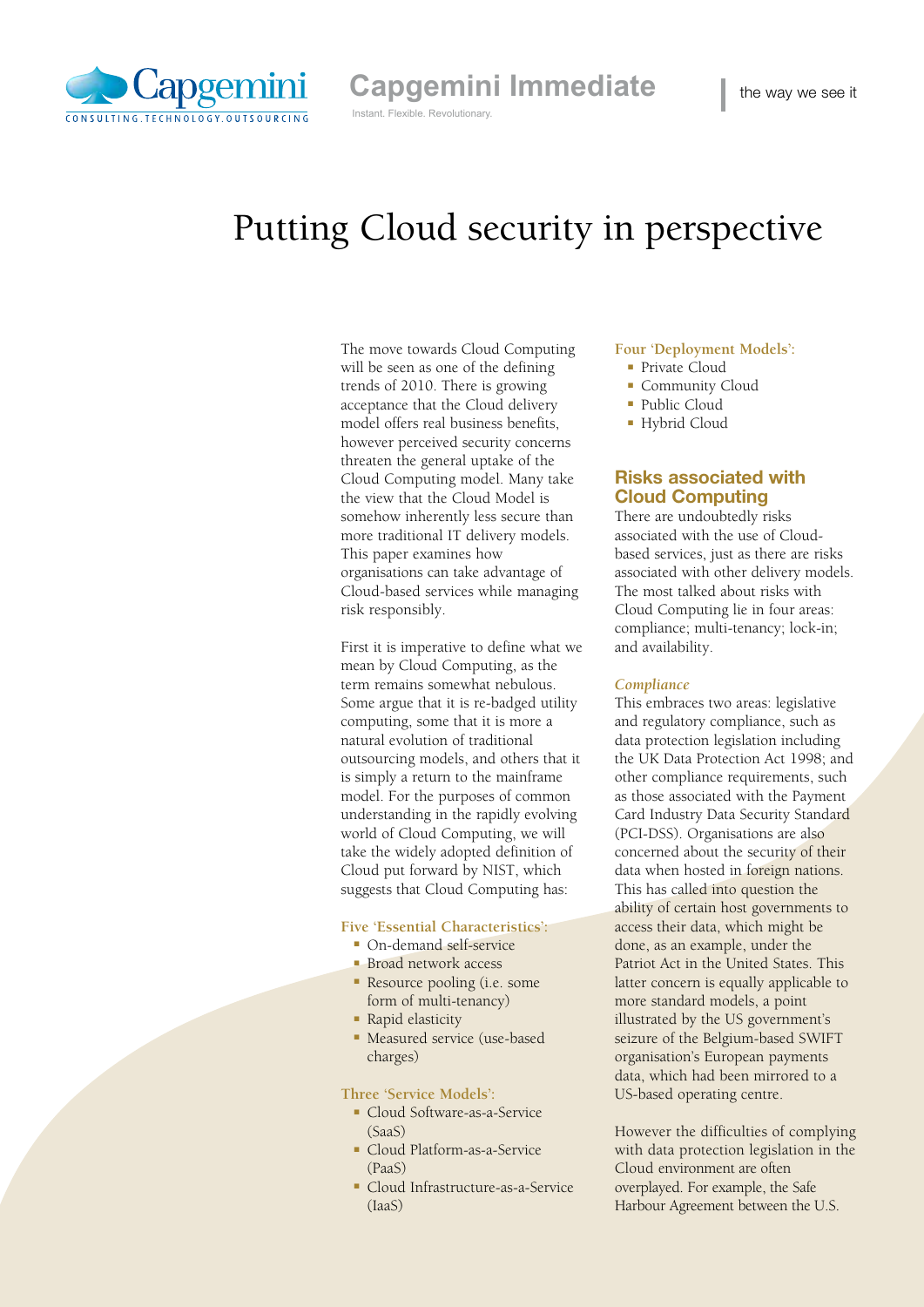Department of Commerce and the European Union exists to enable the personal data of EU citizens to be exported to US organisations that abide by it. There are other suitable mechanisms for enabling the export of personal data overseas, such as through the use of Binding Corporate Rules (BCRs) or by incorporating the model contractual clauses issued by the European Commission. These model clauses ensure compliance with EU requirements relating to data export (Principle 8 of the UK Data Protection Act 1998). Although such mechanisms are available to control and enable suitably secure data export, legal advice should be sought to ensure that these standard mechanisms are sufficient for individual organisations.

It is important to note that compliance can also be a problematic area with traditional delivery models. It is the responsibility of the end user organisation to operate within the applicable compliance environment irrespective of the delivery model. In short, the ultimate responsibility for compliance cannot be outsourced.

#### *Multi-tenancy*

Multi-tenancy is a core component of many Cloud services and can be found in the use of shared storage, compute or application resources. In the Cloud environment, organisations must place their confidence in the security barriers operated by the provider. We would argue that this placing of confidence in a third party



differs very little from when organisations place their trust in third parties for service delivery, or data hosting.

The primary difference between the Cloud environment and more traditional outsourcing is the extent to which resources are shared. Whereas in a traditional outsourced environment services will typically run on dedicated hardware, conversely in a Cloud environment services will typically run on a shared physical infrastructure. Clearly this sharing represents a level of increased risk, however we believe it is a risk that can be reduced, through tailored security monitoring, and through appropriate use of cryptographic technologies within a comprehensive security architecture.

As with any business decision, the benefits of flexibility and value need to be weighed against the disbenefit of this elevated security risk. Often the former will outweigh the latter, although the risk management function of the business (and not IT) must ultimately adjudicate in each case.

### *Lock-in*

Once an organisation has built a service in the Cloud, how straightforward is it for them to move to a different supplier? At present, not at all straightforward, particularly for those implementing PaaS. If you consider a SaaS model, then the data must be exported from the provider and transformed into a format compatible with the new target environment. For transport between SaaS providers this may be relatively straightforward as most providers support the export of data in .csv format. However the data elements within these exports may still require some transformation if they are to support a different target data model.

Similarly, if an organisation has built or purchased a service hosted on a PaaS Cloud then the data must, again, be exported. However the organisation now also needs to consider how to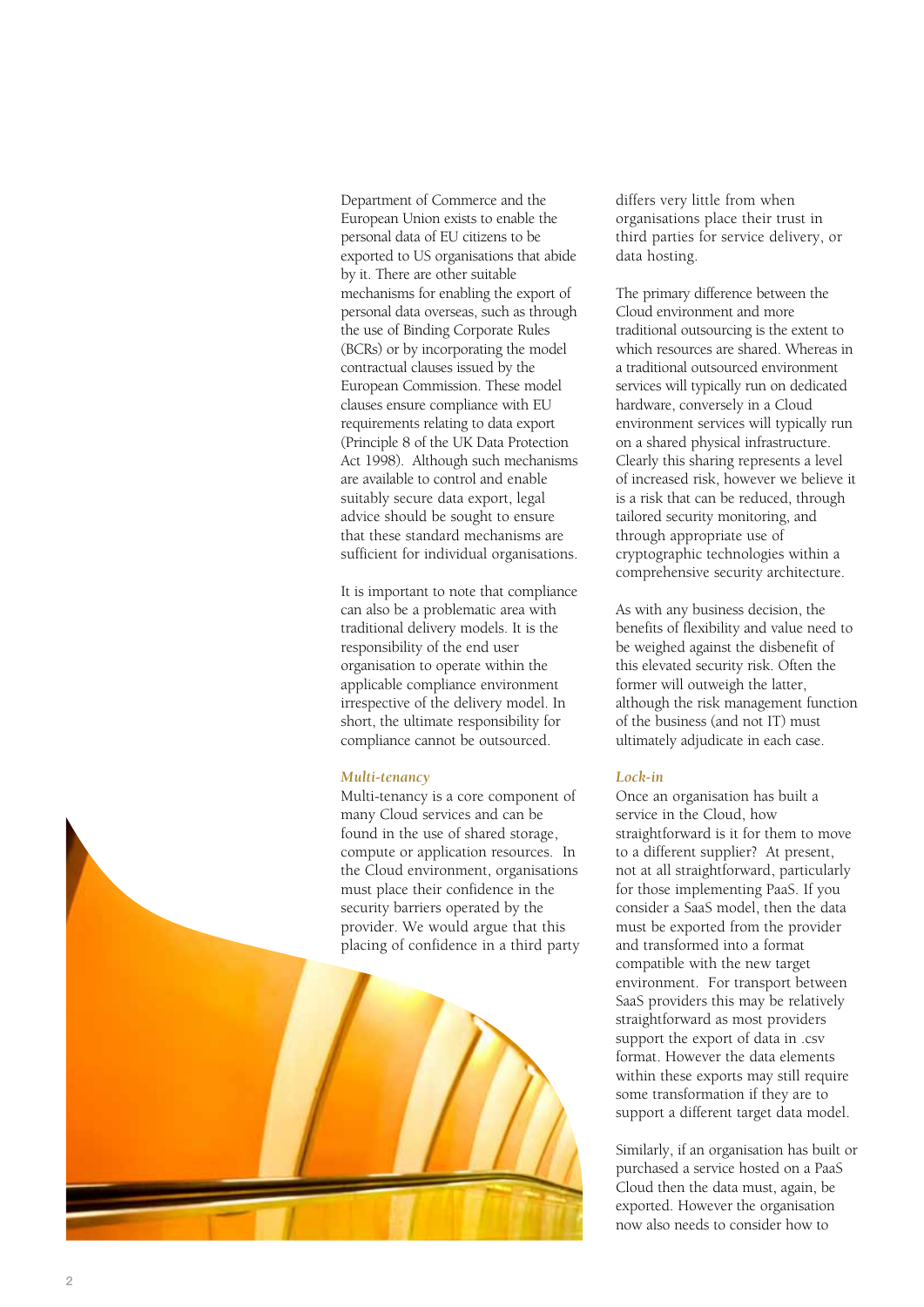migrate the code itself from one PaaS to another (or to an on-premise alternative).This is unlikely to be a trivial undertaking.

At the IaaS level, migration is likely to be more straightforward, provided that operating system images are not saved in proprietary formats that preclude them running on similar hypervisor environments elsewhere. But once again, data must be exported from the provider, which may be time-consuming or even unrealistic if the data generated and stored on the Cloud platform is significant. Of course, if an organisation is planning to bring a service on-premise from a Cloud based provider then it must ensure that it has all of the appropriate resources available to host the service.

However all the above has to be seen in perspective. That perspective is given by the significant business pain of migrating services in the on-premise world. An analogy exists here with the early days of the electricity market in the UK, when it was very difficult to switch between different electricity providers. Increased competition and the emergence of common procedures and technologies mean that today it could scarcely be more straightforward.

Similarly, in the future, an emergence of common methodologies and competition in the Cloud Computing market is likely to force the process of switching providers to become simpler. Work is underway on many different standards in the Cloud space, via the Open Group, the DMTF and other initiatives, which will help to promote standardisation and encourage the development of a flexible and dynamic market. Organisations such as Capgemini can help to integrate and manage Cloud offerings from numerous different providers to present a unified service to their customers.

#### *Availability*

Critics of Cloud provision ask organisations to consider what would happen were they to move e-mail and personal productivity services to the Cloud. They might do so, for example, through an implementation of GoogleApps or the Microsoft Business Productivity On-line Suite. Attention is then drawn to the damage that would be caused by the loss of their connection to the Cloud or by an outage in the Cloud service itself.

Again, this needs to be put in proper perspective. If an organisation has already outsourced its back-office functions to a more traditional outsourcer then they face these risks now. Moreover, the Cloud service is likely to offer more resilience at a much more competitive price than most outsourcers, due to the more distributed nature of the offering.

Of the risks outlined above we consider only two to be significantly more applicable to Cloud Computing than traditional delivery models: those associated with multi-tenancy due to the new attack surface not present in single tenant models; and those associated with compliance particularly where compliance requirements mandate the use of physical audits or knowledge of the physical location of data assets. In the main, though, organisations need to be far more clear-eyed about the risks associated with their current delivery model. Individual risks associated with outdated data centres or legacy applications have frequently been accepted over the lifetime of the existing service and no longer receive due consideration or re-evaluation in a wider context. Similarly, thought needs to be given to how data is managed, secured and transported within or between organisations; for example how much sensitive data is still being transported on unencrypted devices such as memory sticks?

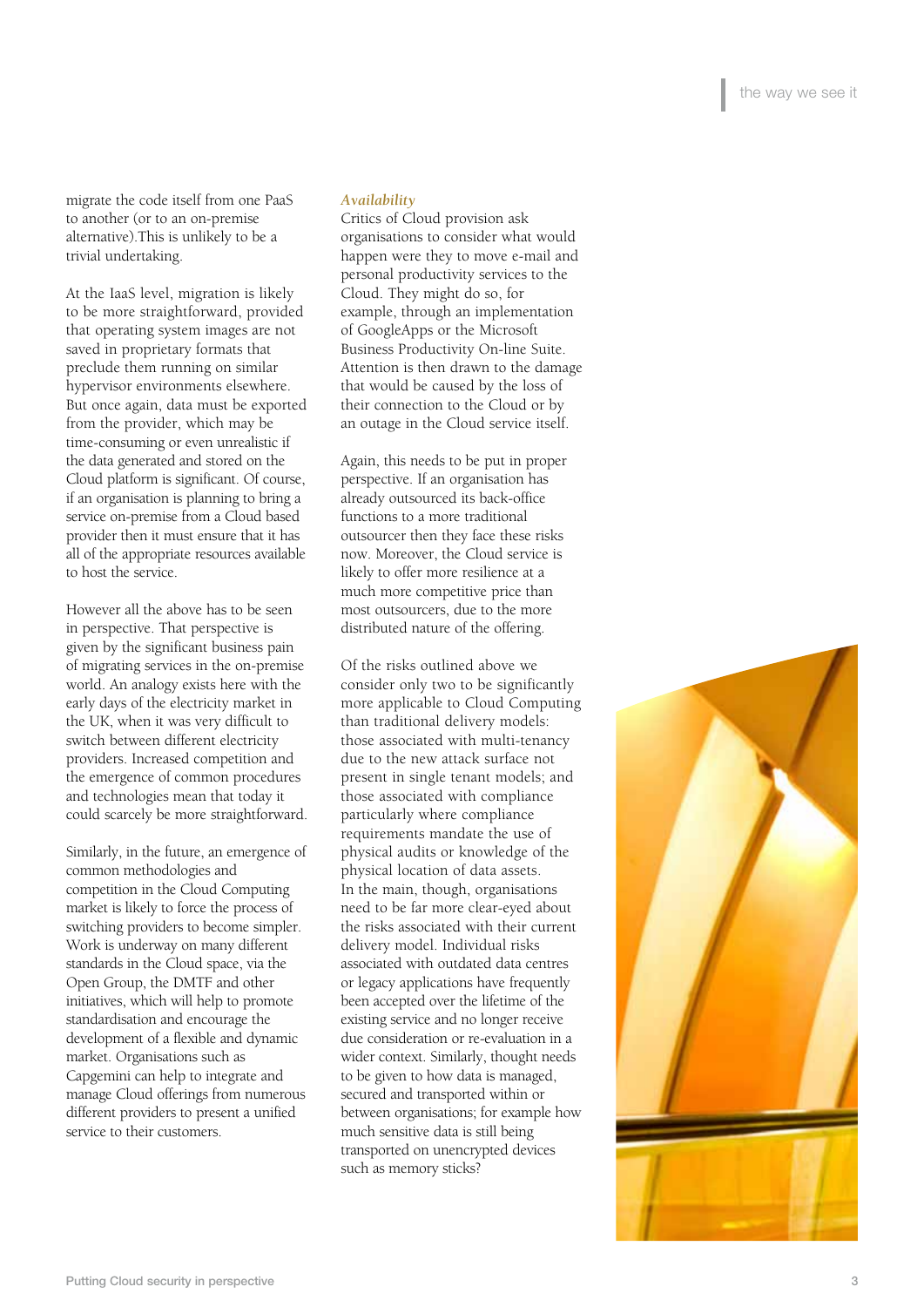On the other side of the coin, Cloud Computing can offer significant security benefits to an organisation. These include, inter alia, improved data centre security, increased resilience, reduced reliance on portable media, and greater concentration and retention of skilled security resource. Here, as elsewhere, those benefits need to be weighed in the balance.

## Securing Cloud Computing

First things first: no matter what the delivery model, security is still security and the same principles apply. Although implemented security technologies and processes vary, the essential techniques of risk management, by which we mean threat modelling, risk assessment and assurance on risk mitigation measures, apply equally for a Cloud service model.

Many blue chip organisations have established security architectures, often tied into a wider enterprise architecture. Where possible, Cloud security should be managed within such existing frameworks, in a way that takes advantage of existing impact assessments and assurance requirement definitions. A proper level of integration will allow an organisation to protect assets in a consistent manner across all delivery models. Moreover, it removes the unfortunate tendency to apply stricter controls in the Cloud wholesale simply because of the model rather than any underlying increase in risk or threat.

Many organisations have established security architectures, but many more do not. What assistance is there for these organisations? On the positive side, security guidance is often available from the providers themselves and from independent forums like the Cloud Security Alliance and the Jericho Forum. Both of these have been working on the implications of security in Cloud-like environments for some time. Furthermore, organisations like Capgemini have experienced staff who can advise on the implementation

of secure Cloud services, and indeed contribute to these Cloud Security fora.

Any organisation considering moving to a Cloud-based service must conduct a thorough, honest and pragmatic risk assessment. This must be based on the threats appropriate to the delivery model and the business impacts of vulnerabilities being exploited. Of course, such a risk assessment should take place for all new services, not merely those destined for the Cloud. Such risk assessments need to be owned by the business. It is the role of the risk management professional to identify and assess risk, it is for the business to decide whether that risk is acceptable.

Often, the business may decide to accept a security risk in exchange for increased business functionality – a perfectly rational decision provided it is based on a full understanding of the relevant information. Failure to involve the business in the process of risk assessment may lead to the increasingly common problem of shadow IT. This is the term for business units bypassing existing IT operations and adopting Cloud services directly. For only two things are typically necessary for Cloud Service adoption: an Internet connection and a credit card. If the IT or security departments are seen as inhibitors, business units can easily bypass those perceived to be blocking progress.

If a risk assessment has been conducted and risks are deemed acceptable to the business, subject to the implementation of appropriate technical controls and processes (Capgemini utilises a security controls checklist based on the Cloud Security Alliance guidance), then certain actions need to follow:

**1.**Consider any requirements sourced from existing security architectures where available. These requirements may dictate (for example) encryption requirements, evaluation levels for firewall technologies and service

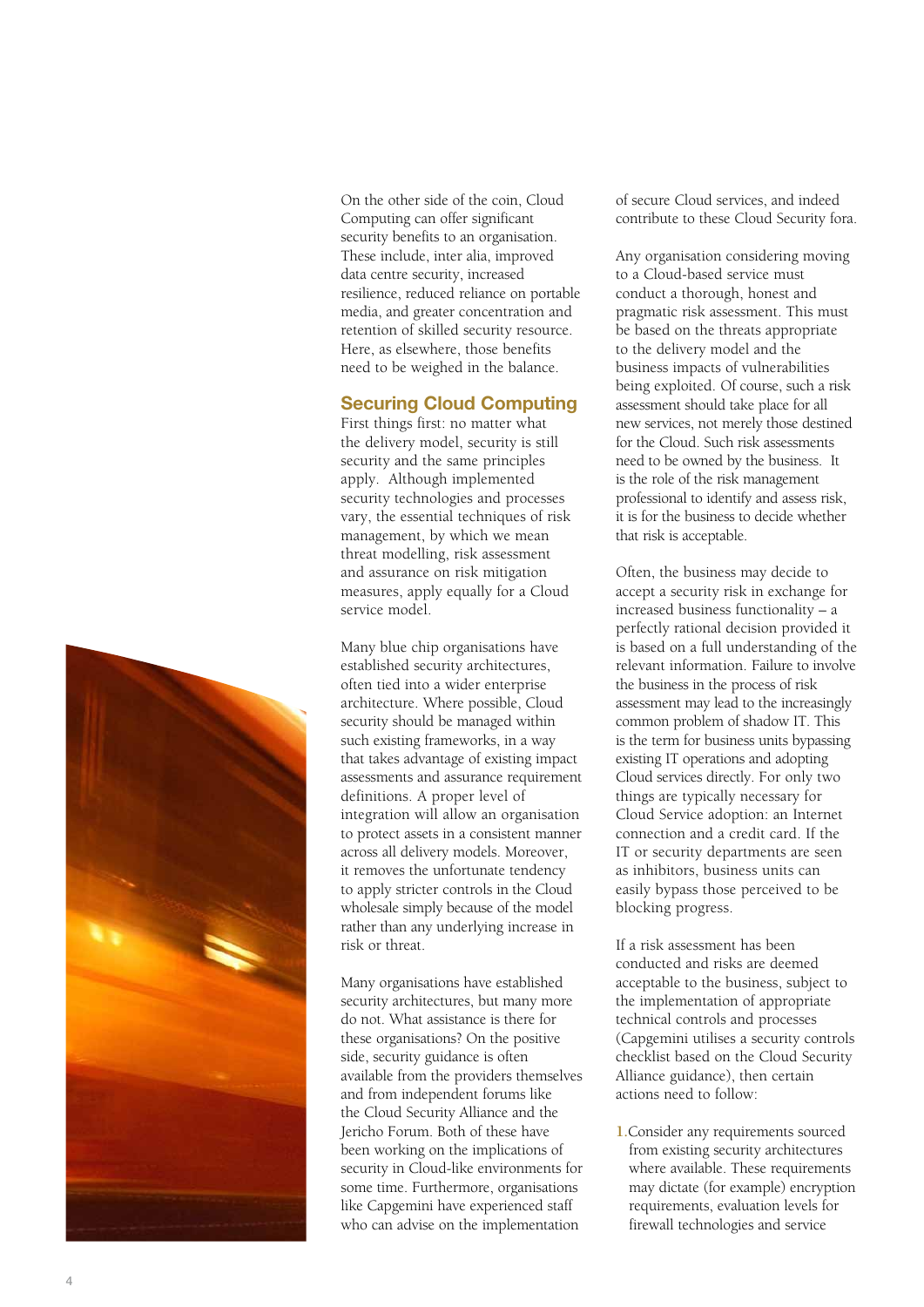level requirements for processes such as user management or incident response.

- **2.**Take these requirements, or those sourced from a more specific exercise, and translate them into a form appropriate for the proposed Cloud service and deployment model, ensuring that accountabilities between the consumer and Cloud provider are clearly understood. Typically an end-user organisation will retain most security responsibility in an IaaS implementation where they are responsible for security from the operating system upwards. Conversely, in a SaaS environment the provider must shoulder most of the security burden as a consumer typically only has access to the application with no visibility of the underlying platform or infrastructure. The PaaS environment is the most complex to understand (for example, a customer coded application making use of Provider coded APIs) and so concomitantly the split of security responsibilities can also be complex.
- **3.**Identify a Cloud provider most able to meet the identified profile for provider responsibilities. Providers may make many claims regarding the security of their services, and establishing credibility is key. Options include independent assurance (many Cloud providers are independently certified to standards such as ISO/IEC 27001 or have been subject to SAS70 Type 2 audits), or conducting your own security testing of the service (usually controlled under standard provider agreements dictating the scope of such exercises). For Capgemini's Cloud Service Solutions we have been able to obtain improved terms and conditions from our Cloud provider partners. These include improved rights of audit and provide evidence of the additional value and influence offered by service integrators.

# Available measures

Organisations must also consider how to fulfil their responsibilities while ensuring that providers operate as advertised. Fortunately, the wider IT market has long recognised the need to implement services securely in the Cloud. Many Cloud vendors now offer optional services to improve the security of their standard offers. A good example being Amazon Web Services, who offer of a Virtual Private Cloud service. This attempts to mitigate some of the risks of multi-tenancy by offering security separation through cryptographic means. Should an organisation wish to implement further separation between their data/service and the Cloud provider using software produced independently of the Cloud provider, then similar functionality is also available from CohesiveFT via their VPNCubed product. Amazon also offers host-based firewalls that are used to control communications with customer containers. Similarly Salesforce.com allows customers to control which IP addresses have access to their service.

Crucially, though, organisations are not limited to the controls provided by Cloud vendors. The growing popularity of federated identity management allows organisations to manage the access rights of their users in the Cloud from within their own organisational boundary. The use of standardsbased identity management and federation technologies also promotes transparency and interoperability between different Cloud providers and on-premise systems.

Technologies such as those from PingIdentity help to make access to Cloud-based services seamless, as well as secure, enabling a more user-friendly experience for both end-users and user administrators. For those organisations that require two factor authentication, CRYPTOCard offer a managed authentication service that enables secure token-based authentication to be implemented quickly, securely and cost-effectively. It is important to note,

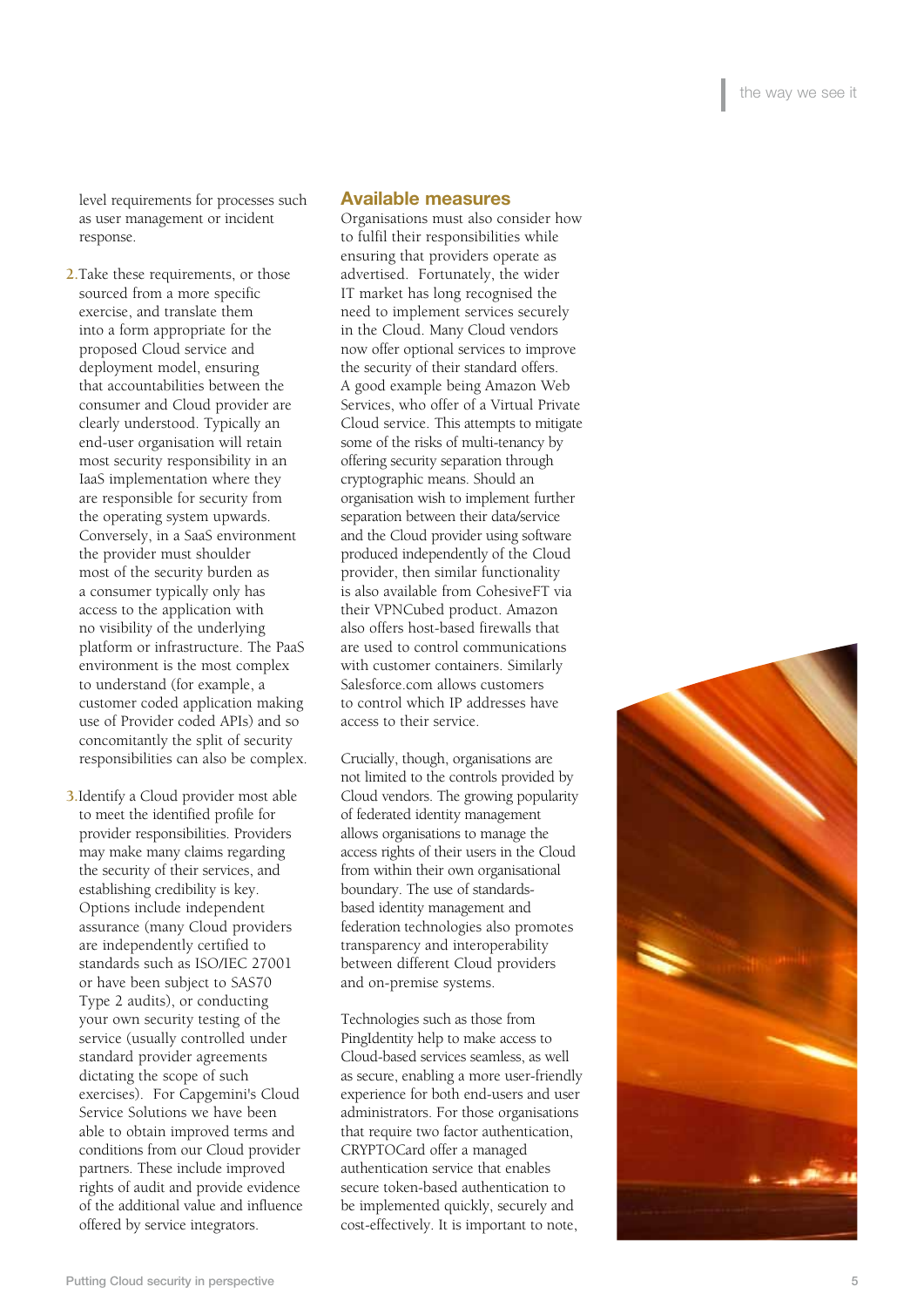here, that in almost all environments people, and their access to systems and data, represent the weakest spot in a security solution.

This is particularly true in Cloud environments where access typically comes via the Web browser. Here social engineering attacks can be extremely serious, using techniques such as phishing or brute force guessing to obtain user passwords, or more direct unauthorised access via cross-site scripting. As an example, corporate information relating to Twitter was recently exposed after an attacker compromised an email account belonging to a Twitter employee. This account also provided access to the employee's Google Docs and Google Apps from where the confidential information was obtained. The use of a strong two-factor authentication mechanism would have frustrated this attack.

Security monitoring must also be considered, and becomes even more vital when services and data are hosted outside organisational boundaries or distributed across multiple Cloud providers. There it becomes a critical control to maintain visibility of service levels and security. Many technical controls are available to implement such protective monitoring, some Cloud-specific (e.g. CatBird), some more generic and some of a contractual and procedural nature. The most appropriate tools will depend upon the service and deployment models in question.

While this paper does not attempt to provide an exhaustive assessment of the security mechanisms for every Cloud Computing service and scenario, it does show that solutions are available to mitigate the most common security risks in a pragmatic and sensible manner.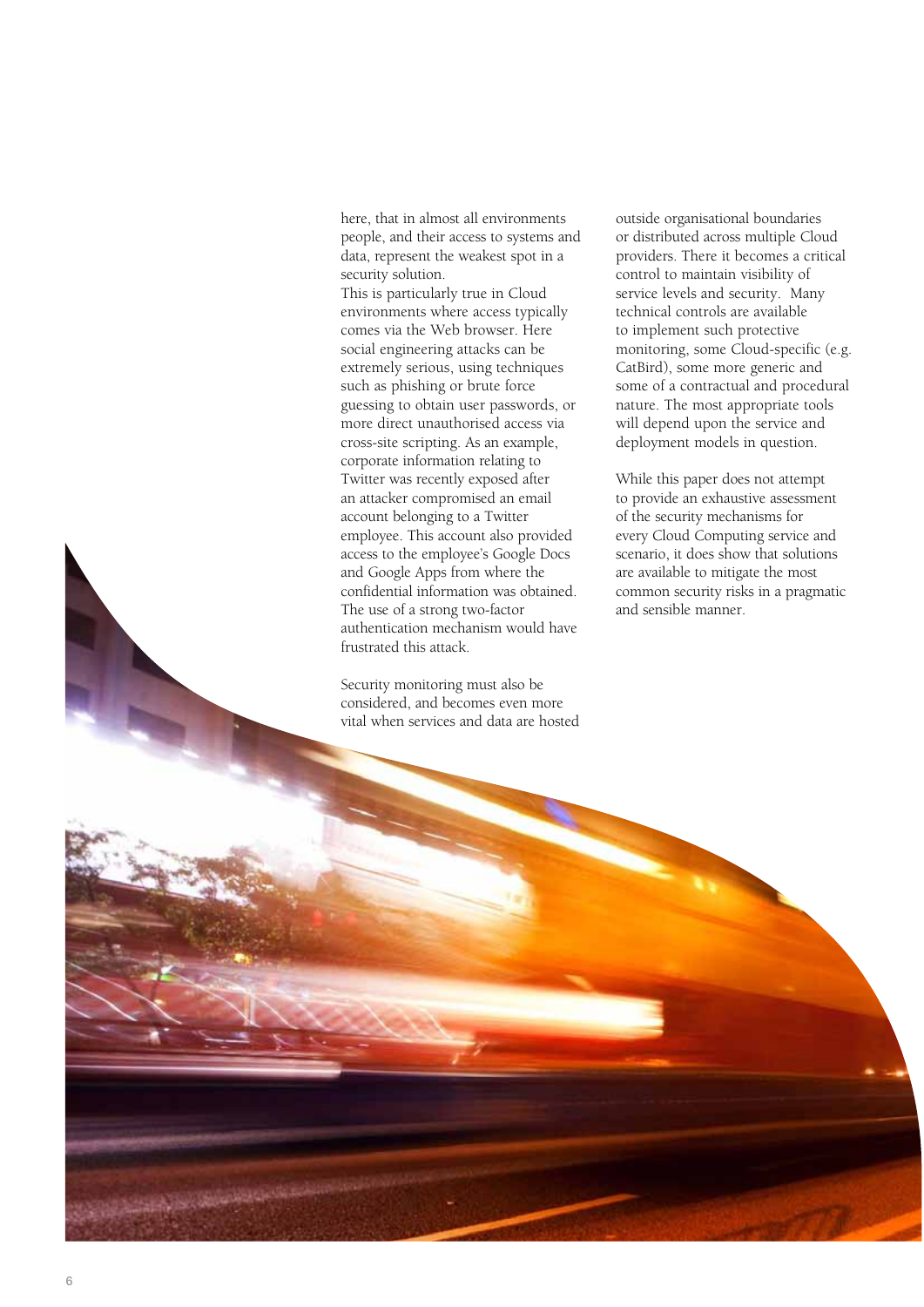## **Conclusion**

Assessing the security of the Cloud Service model cannot sensibly be done in isolation. Instead it must be considered in its proper context – namely in comparison with the inherent risks in more traditional models. Adoption of Cloud Computing is not a risk-free exercise, but nor is adoption of a more traditional model.

While the Cloud has unique challenges, those challenges do not mean it is inherently insecure. Indeed, alternative IT delivery models have unique challenges of their own. Moreover their challenges, such as maintenance of aging data centres, retention of qualified staff, and lack of IT flexibility or wasteful use of resources, might easily be seen as more significant.

Therefore, as a rule, security concerns should not be a block to the adoption of Cloud Computing. There *may* be data or services that are not appropriate to place on a multi-tenant Cloud service, which is perfectly understandable due

to specific compliance requirements or its extremely high value to the business. Organisations need to be sensible, business-focused and pragmatic about Cloud-sourcing. Decisions should be arrived at through an understanding of business risk that looks honestly at the associated risk within more traditional delivery models. Frank appraisal, not instinctive fear, should inform those decisions.